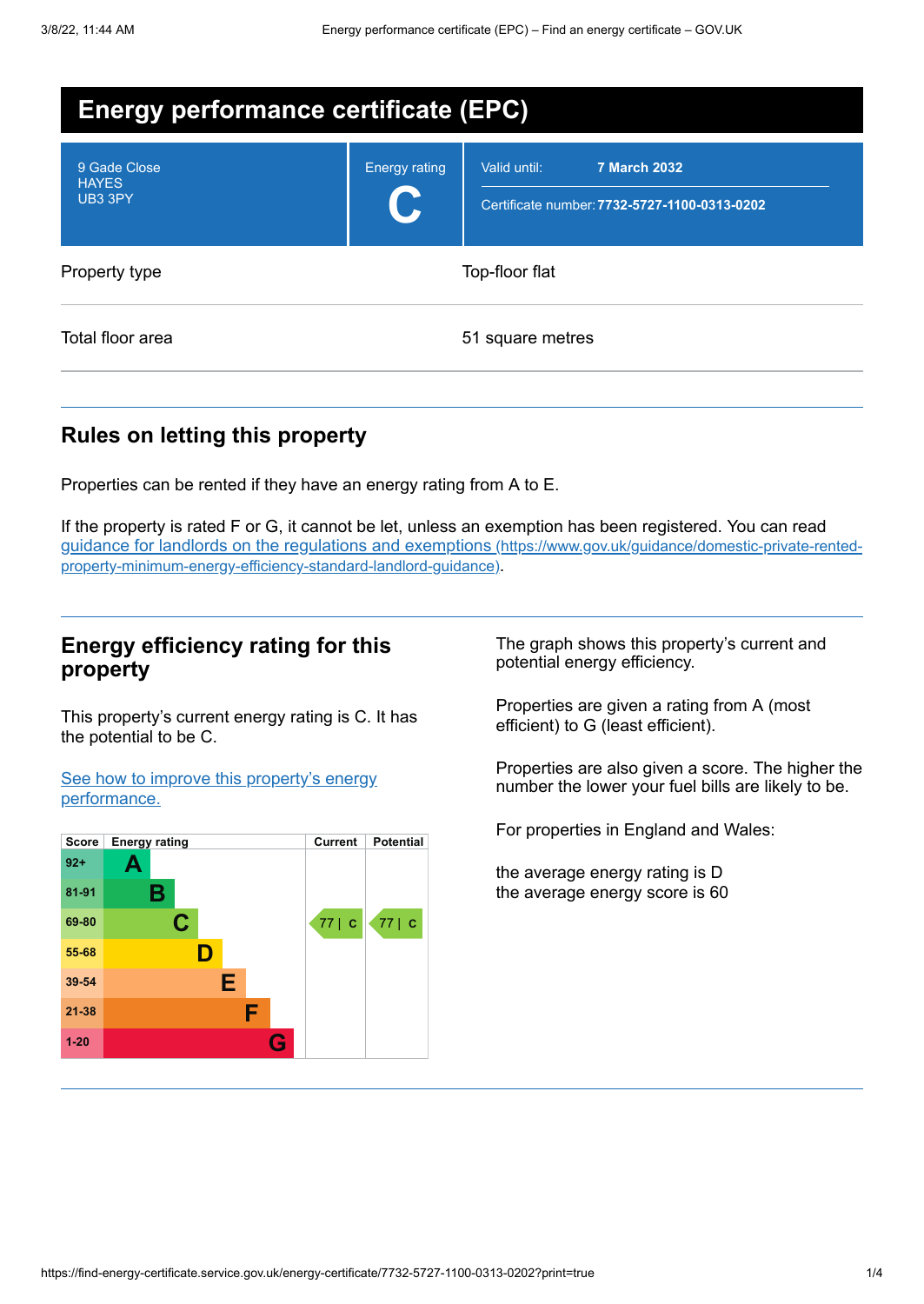# **Breakdown of property's energy performance**

This section shows the energy performance for features of this property. The assessment does not consider the condition of a feature and how well it is working.

Each feature is assessed as one of the following:

- very good (most efficient)
- good
- average
- poor
- very poor (least efficient)

When the description says "assumed", it means that the feature could not be inspected and an assumption has been made based on the property's age and type.

| <b>Feature</b>       | <b>Description</b>                                 | Rating    |
|----------------------|----------------------------------------------------|-----------|
| Wall                 | Cavity wall, as built, insulated (assumed)         | Good      |
| Roof                 | Pitched, 200 mm loft insulation                    | Good      |
| Window               | Fully double glazed                                | Good      |
| Main heating         | Community scheme                                   | Good      |
| Main heating control | Flat rate charging, programmer and room thermostat | Poor      |
| Hot water            | Community scheme                                   | Good      |
| Lighting             | Low energy lighting in all fixed outlets           | Very good |
| Floor                | (another dwelling below)                           | N/A       |
| Secondary heating    | None                                               | N/A       |

## **Primary energy use**

The primary energy use for this property per year is 162 kilowatt hours per square metre (kWh/m2).

| <b>Environmental impact of this</b><br>property                                                        |                 | This property produces                                                                                                                                                                   | 1.5 tonnes of CO2 |
|--------------------------------------------------------------------------------------------------------|-----------------|------------------------------------------------------------------------------------------------------------------------------------------------------------------------------------------|-------------------|
| This property's current environmental impact<br>rating is C. It has the potential to be C.             |                 | This property's potential<br>production                                                                                                                                                  | 1.5 tonnes of CO2 |
| Properties are rated in a scale from A to G<br>based on how much carbon dioxide (CO2) they<br>produce. |                 | By making the recommended changes, you<br>could reduce this property's CO2 emissions by<br>0.0 tonnes per year. This will help to protect the<br>environment.                            |                   |
| Properties with an A rating produce less CO2                                                           |                 |                                                                                                                                                                                          |                   |
| than G rated properties.<br>An average household<br>produces                                           | 6 tonnes of CO2 | Environmental impact ratings are based on<br>assumptions about average occupancy and<br>energy use. They may not reflect how energy is<br>consumed by the people living at the property. |                   |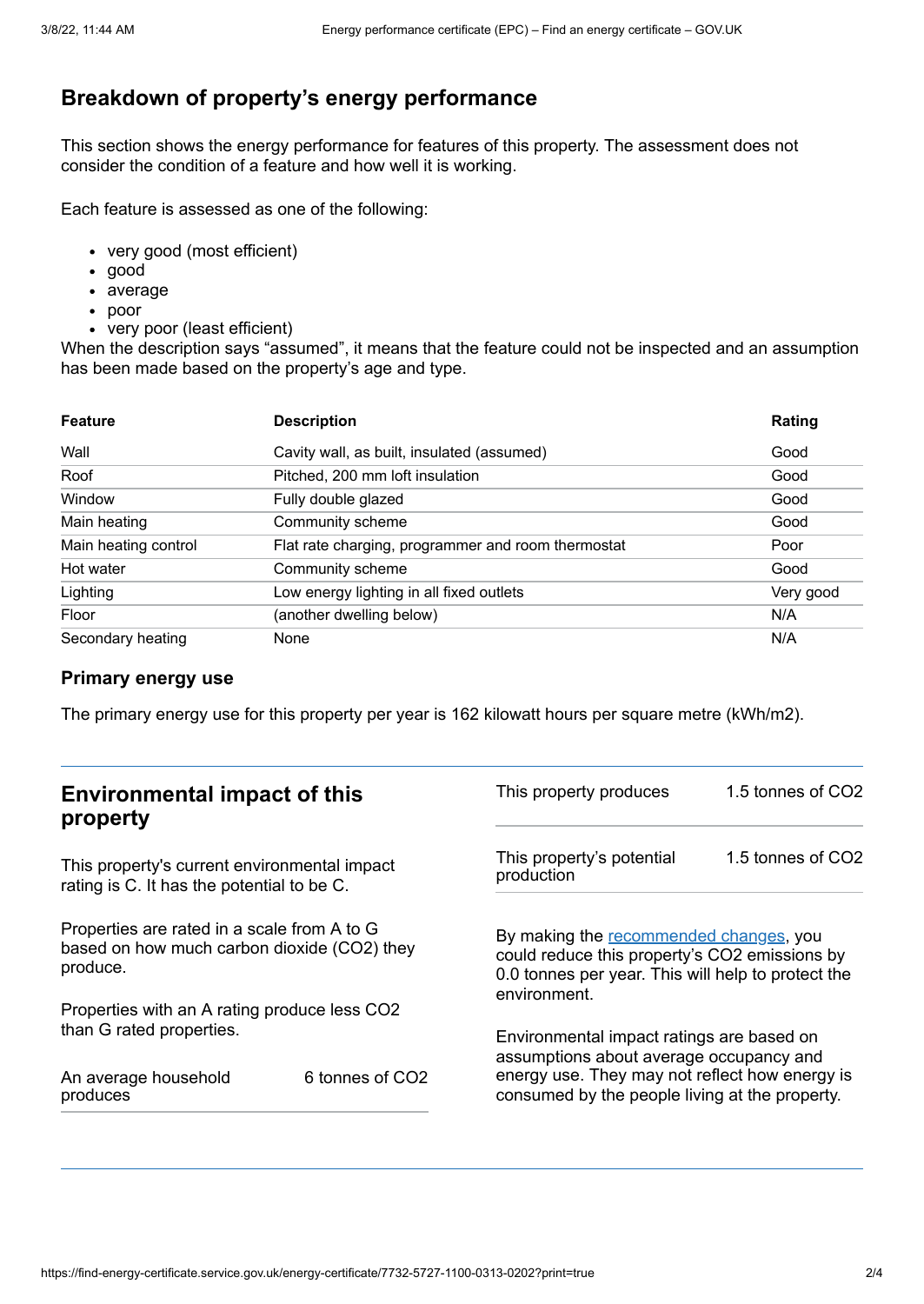# <span id="page-2-0"></span>**How to improve this property's energy performance**

The assessor did not make any recommendations for this property.

Simple Energy Advice has guidance on improving a property's energy use. [\(https://www.simpleenergyadvice.org.uk/\)](https://www.simpleenergyadvice.org.uk/)

## **Paying for energy improvements**

Find energy grants and ways to save energy in your home. [\(https://www.gov.uk/improve-energy-efficiency\)](https://www.gov.uk/improve-energy-efficiency)

# **Estimated energy use and potential savings**

| Estimated yearly energy<br>cost for this property | £357 |
|---------------------------------------------------|------|
| Potential saving                                  | £Ω   |

The estimated cost shows how much the average household would spend in this property for heating, lighting and hot water. It is not based on how energy is used by the people living at the property.

The estimated saving is based on making all of the [recommendations](#page-2-0) in how to improve this property's energy performance.

For advice on how to reduce your energy bills visit Simple Energy Advice [\(https://www.simpleenergyadvice.org.uk/\)](https://www.simpleenergyadvice.org.uk/).

## **Heating use in this property**

Heating a property usually makes up the majority of energy costs.

### **Estimated energy used to heat this property**

| Space heating | 2274 kWh per year |
|---------------|-------------------|
| Water heating | 1892 kWh per year |

#### **Potential energy savings by installing insulation**

The assessor did not find any opportunities to save energy by installing insulation in this property.

You might be able to receive Renewable Heat Incentive payments [\(https://www.gov.uk/domestic](https://www.gov.uk/domestic-renewable-heat-incentive)renewable-heat-incentive). This will help to reduce carbon emissions by replacing your existing heating system with one that generates renewable heat. The estimated energy required for space and water heating will form the basis of the payments.